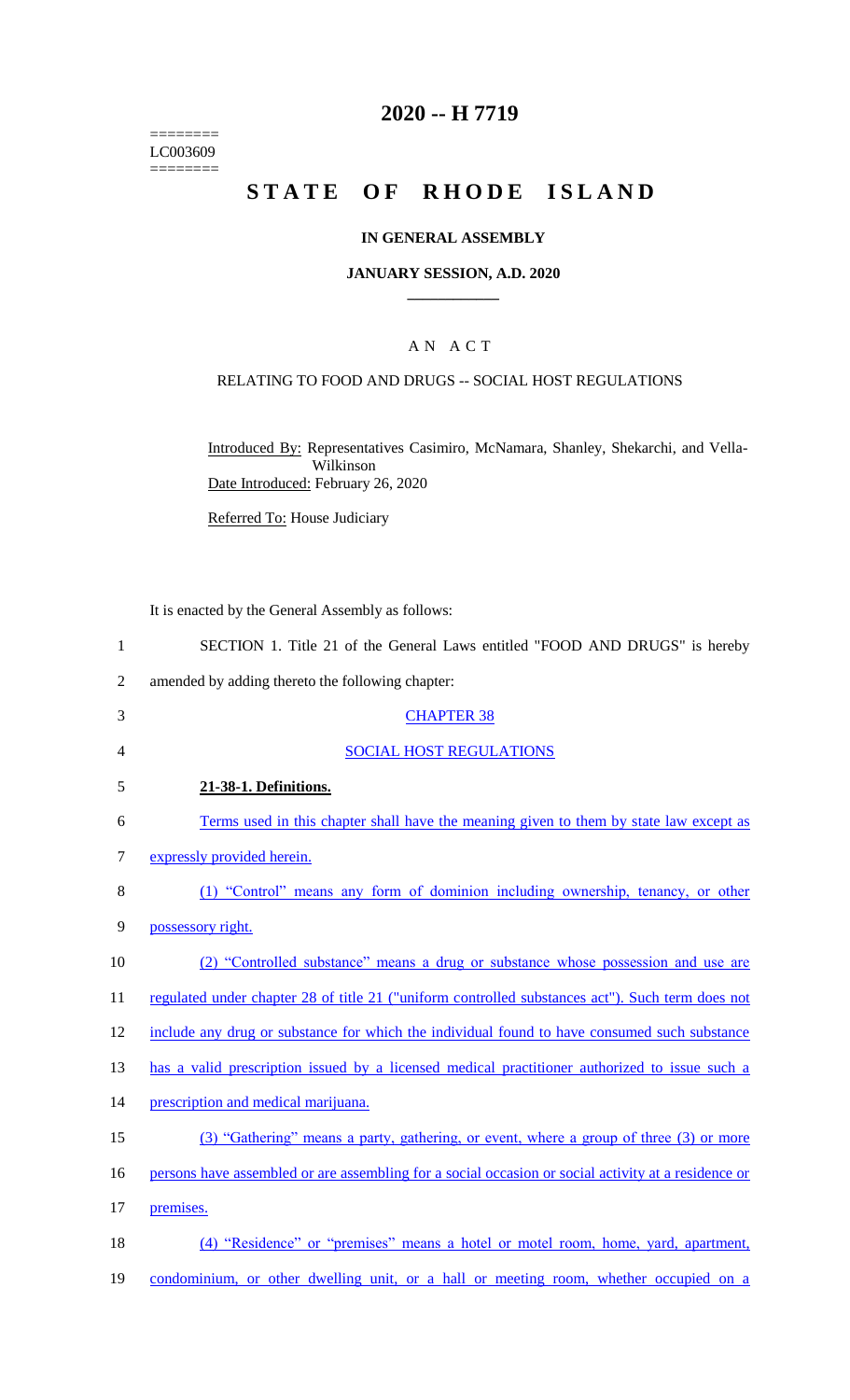1 temporary or permanent basis, whether occupied as a dwelling or for a party or other social function, and whether owned, leased, rented, or used with or without compensation. (5) "Social host" means a person who permits or allows a gathering where one or more individuals consume marijuana or other controlled substances on property owned or controlled by 5 the person. (6) "Medical marijuana" as defined in § 21-28.6-3 and regulated by chapter 28.6 of title 21. (7) "Other private property" refers to a hotel or motel room; an assembly hall or meeting room; a common room of a dwelling unit used for a party like a recreation room of an apartment building; a site in a privately owned campground; privately owned vacant lot; privately owned 11 agricultural land; or privately owned rural land whether occupied as a dwelling, and whether 12 owned, leased, rented or used without compensation. **21-38-2. Property owner's duties and prohibitions.**  14 (a) It shall be the duty of any person having control of any residence, real property, or premises, who hosts, permits, or allows a gathering to take place at said residence or premises, to 16 take all reasonable steps to prevent the consumption of a controlled substance by anyone at the gathering. Whenever the person having control of the residence or premises either knows or 18 should know a person has consumed a controlled substance at their residence or premises in violation of this chapter, it is presumed that the person had the ability to take all reasonable steps to prevent the consumption of a controlled substance at the gathering; it is further presumed that 21 the person has the ability to terminate the illegal conduct once it is, or should reasonably have been, discovered. (b) No person who owns or has control of any residence or premises shall allow a 24 gathering to take place or continue at their residence or premises if: 25 (1) At the gathering any person consumes any marijuana or other controlled substances; and (2) The person knows or reasonably should know by taking all reasonable steps to prevent the consumption and possession of controlled substances at the gathering. Reasonable 29 steps include controlling access to and the use of marijuana and other controlled substances at the gathering. **21-38-3. Unlawful party, gathering or event where controlled substances and/or marijuana are served to, consumed by or in the possession of any attendee.**  No person shall suffer, permit or host a party, gathering or event at their place of 34 residence or other private property, place or premises or host a gathering of two (2) or more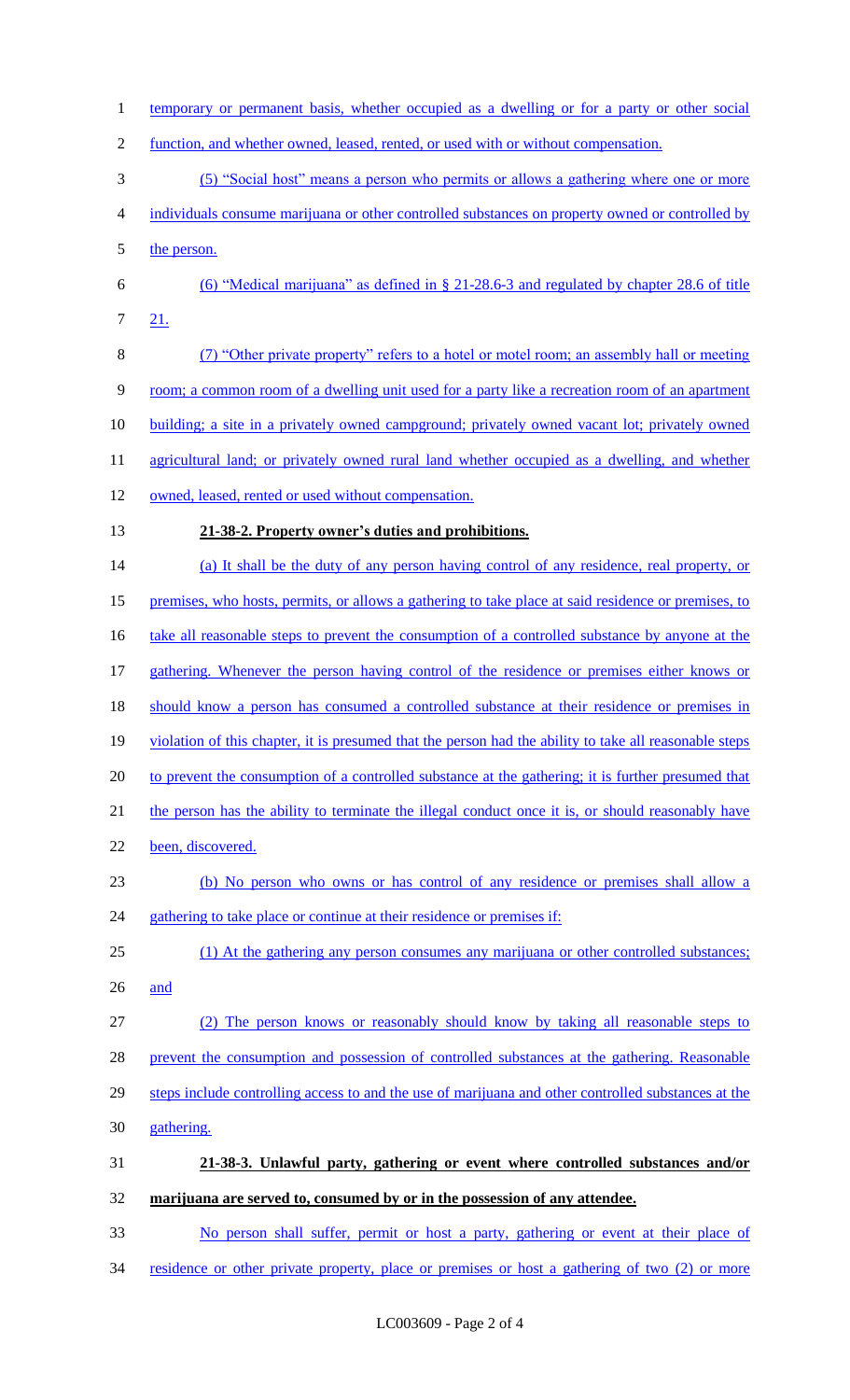- 1 persons at a place under their control where controlled substances are served to, consumed by or
- 2 in the possession of any attendee.
- 

## 3 **21-38-4. Violation(s) -- Civil fine(s) and district court jurisdiction.**

- 4 (a) It shall be a civil violation for a person to conduct or allow a party, gathering or event
- 5 where controlled substances are served to, consumed by or in the possession of any person on
- 6 premises owned by the person responsible for the event, on premises rented by or to the person
- 7 responsible for the event, on premises where the person responsible for the event resides or on
- 8 premises where the person responsible for the event is in control of such premises during the
- 9 party, gathering or event. Law enforcement personnel, at their discretion, may immediately issue
- 10 a citation for this civil violation upon evidence of the violation of this chapter. There is no
- 11 requirement of a first warning in order for law enforcement to issue this civil citation.
- 12 (1) Civil Fine. A first violation of this section shall result in a citation with a five hundred 13 dollar (\$500) fine. A second violation shall result in a citation with a seven hundred fifty dollar 14 (\$750) fine. A third or subsequent violation shall result in a citation with a one thousand dollar
- 15 (\$1,000) fine.
- 16 (2) In the event that the responsible person, who is in violation of this section, is a
- 17 juvenile, then the juvenile and the parents or guardians of that juvenile will be jointly and
- 18 severally liable for the civil violation.
- 19 (b) The district court shall have exclusive jurisdiction over all violations of this chapter,
- 20 as provided in § 12-3-1.
- 21 **21-38-5. Penalties cumulative -- Actions -- Relationship to other laws.**
- 22 The penalties provided under this chapter are cumulative, and shall not restrict any city or 23 town to any other remedy to which it is entitled under law or equity. Nothing in this chapter shall 24 be deemed to preclude the imposition of any criminal penalty under state law, nor shall anything 25 in this chapter be deemed to conflict with any penalty or provision under state law, or prohibit 26 any conduct authorized by the state or federal Constitution. 27 **21-38-5. Severability.**  28 If any provision of this chapter or the application thereof to any person or circumstances
- 29 is held invalid, such invalidity shall not affect other provisions or applications of the chapter,
- 30 which can be given effect without the invalid provision or application, and to this end the
- 31 provisions of this chapter are declared to be severable.
- 32 SECTION 2. This act shall take effect upon passage.

#### ======== LC003609 ========